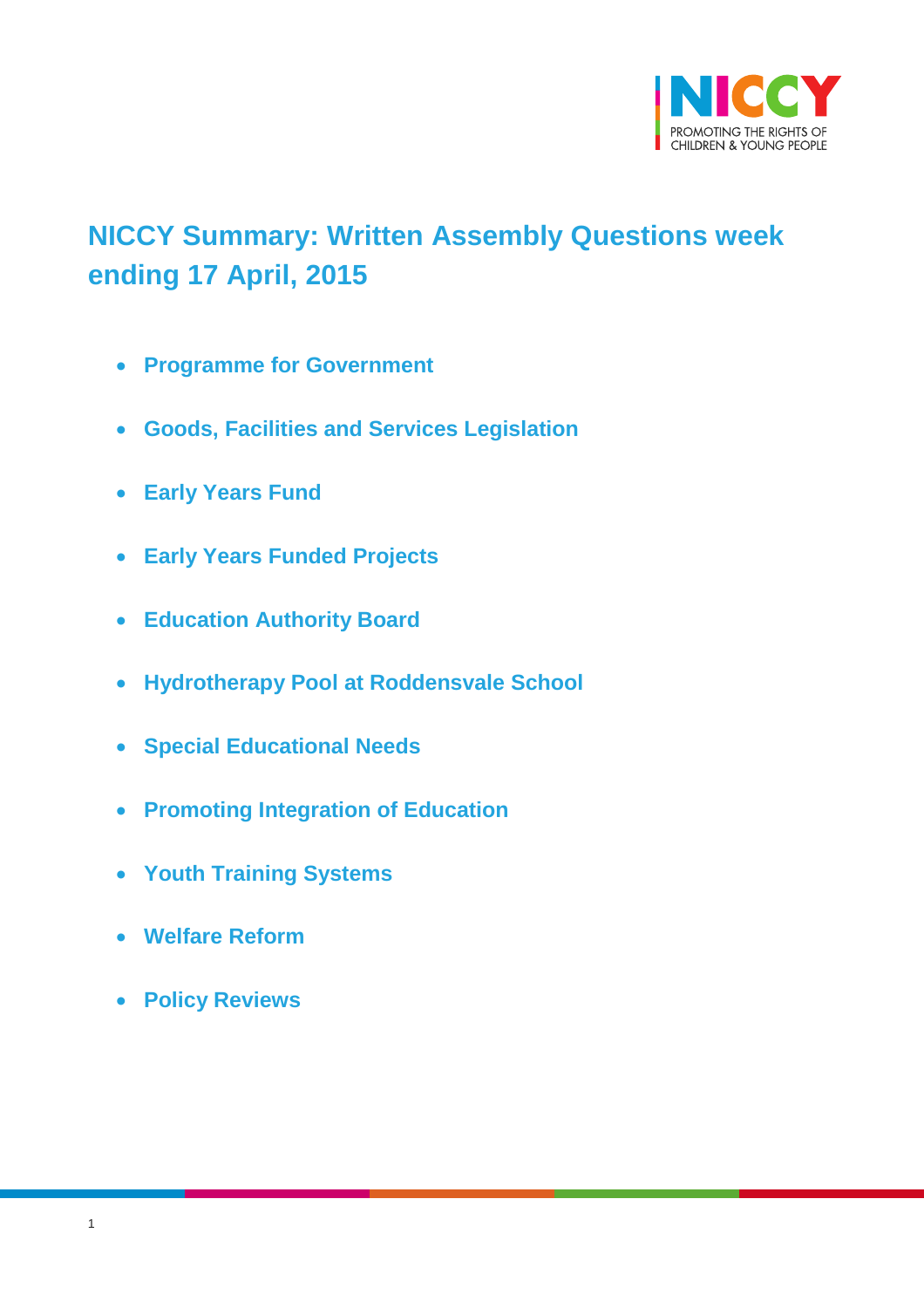

# **Office of First and Deputy First Minister**

#### <span id="page-1-0"></span>**Programme for Government**

**Ms Claire Sugden (IND – East Londonderry) -** To ask the First Minister and deputy First Minister when the revised Programme for Government will be published.

**Mr P Robinson and Mr M McGuinness:** Work on an extension to the current Programme for Government, to include the 2015/16 year, is currently underway. We intend to bring forward an Executive Paper and following Executive approval and Committee notification, the revised Programme for Government will be published. **(15th April)** 

#### **[Back to Top](#page-0-0)**

### <span id="page-1-1"></span>**Goods, Facilities and Services Legislation**

**Mr Chris Lyttle (APNI – East Belfast) -** To ask the First Minister and deputy First Minister how the proposed Goods, Facilities and Services legislation will ensure that no sections of society are discriminated against; and what is the timescale for the introduction of this legislation.

**Mr P Robinson and Mr M McGuinness:** We made a written Ministerial Statement to the Assembly on 19 February 2015 announcing our decision to bring forward legislative proposals to prohibit unfair age discrimination by those providing goods, facilities and services. The proposed legislation will apply to those aged 16 and over.

Subject to consideration by the OFMDFM Committee and Executive agreement, we intend to issue a consultation document in the near future setting out our proposals for legislation. When we have concluded our policy consultation, and agreed a robust policy position, we will then consider all the options available to us for bringing this legislation before the Assembly. **(16th April)**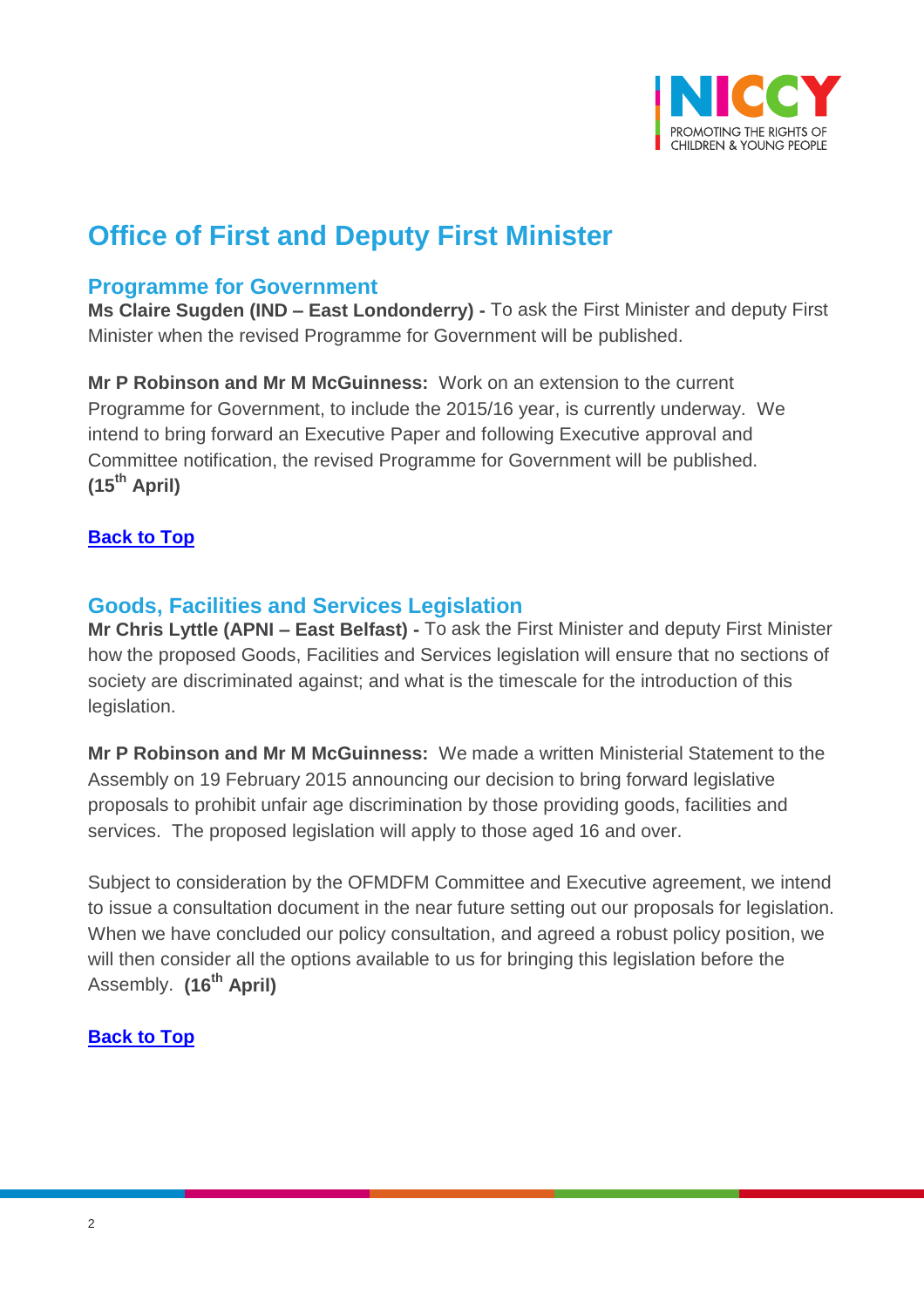

## **Department of Education**

## <span id="page-2-0"></span>**Early Years Fund**

**Ms Claire Sugden (IND – East Londonderry) -** To ask the Minister of Education what impact his Department's cut to the Early Years fund is likely to have in rural areas where organisations receive their sole, or majority, funding from the Early Years fund.

**Mr J O'Dowd (Minister of Education):** The Early Years Fund (EYF), (administered by Early Years – the Organisation for Young Children) was originally established in 2004 to help sustain certain early childhood services in areas of greatest need which were facing funding difficulties when Peace II funding ended. It has effectively remained as a "closed" Fund since then to only those groups that were in need of support at that time.

Groups currently supported by the Early Years Fund which are also offering funded preschool places within the Pre-School Education Programme (PSEP) will continue to be funded through the PSEP. In accordance with the Programme for Government commitment to ensure that at least one year of pre-school is available to every family that wants it, I have allocated sufficient funding to Education and Library Boards to meet the projected need for pre-school places for children in their final pre-school year. The Pre-School Advisory Groups will monitor the situation and take any necessary action to ensure that a place continues to be available for every child whose parent wants it.

The Executive's Budget has been reduced by the Westminster Government by £1.5bn over the last five years. As a direct result of this reduction there is significantly reduced money to spend on frontline services such as Education. I have taken every action possible to protect Education funding and those frontline services within the Department of Education's (DE) remit. However, it is simply impossible to protect everything.

I have ensured that budget is available in 2015/16 to enable all recipient groups to receive continued funding to the end of the current academic year i.e. 31 August 2015. I will continue to review my budget to establish if a fund can continue beyond that date. However any such fund will have to be open to all applicants, not just current recipients, and reflect the policy priorities of DE.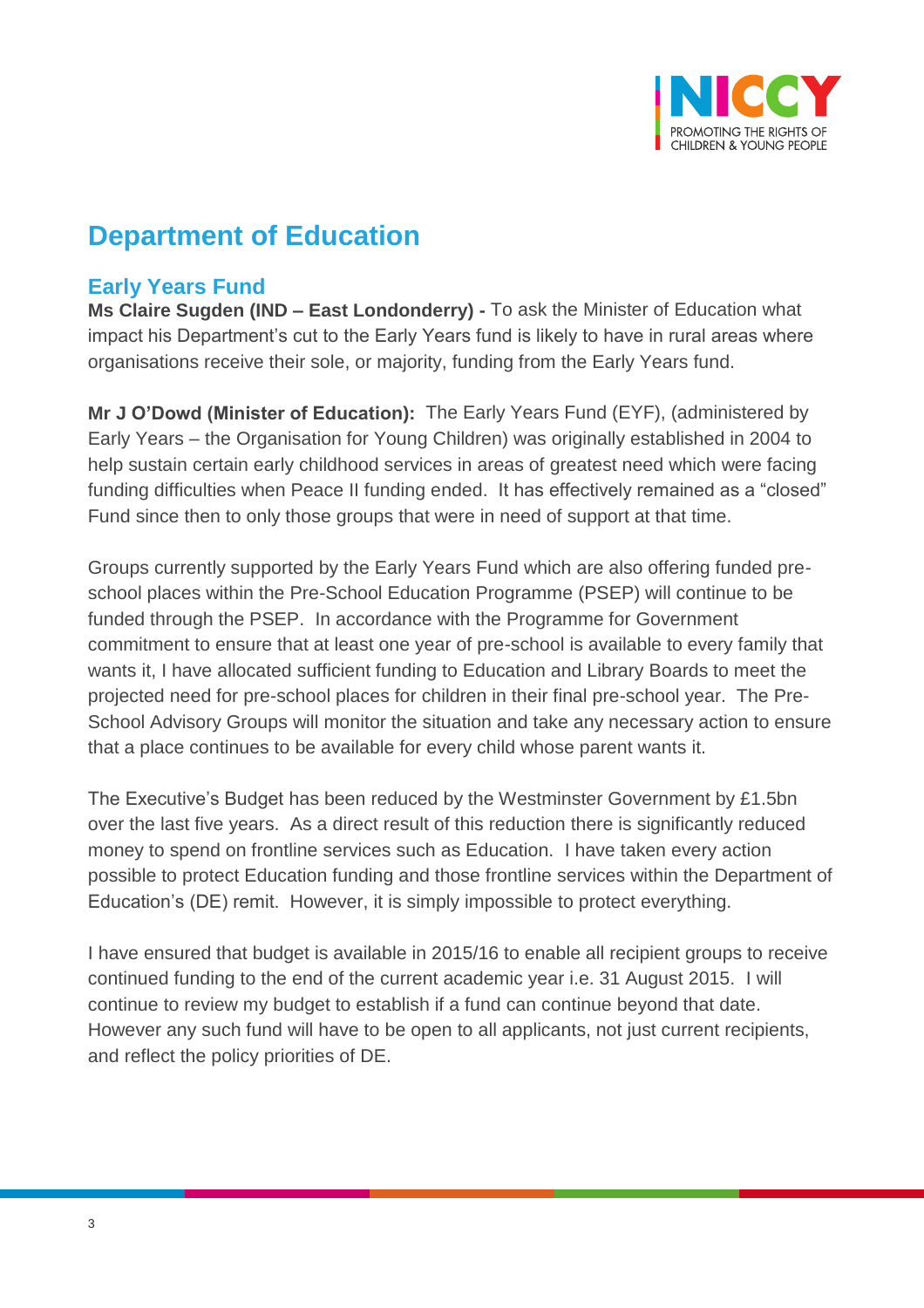

I am aware that many programmes have made a positive impact on the lives of individuals and communities; however, it is essential to provide stability to the education budget and the education service moving forward and therefore maintaining all core services at current levels was simply not deliverable. **(14th April)**

### **[Back to Top](#page-0-0)**

## <span id="page-3-0"></span>**Early Years Funded Projects**

**Ms Claire Sugden (IND – East Londonderry) -** To ask the Minister of Education what contingency plans his Department has developed to address the removal of access to vital services for children, and their families, who currently benefit from Early Years funded projects.

**Mr J O'Dowd (Minister of Education):** The Early Years Fund was originally established in 2004 to help sustain certain early childhood services in areas of greatest need which were facing funding difficulties when Peace II funding ended. It has effectively remained as a "closed" Fund since then to only those groups that were identified as in need at that time.

The Executive's Budget has been reduced by the Westminster Government by £1.5bn over the last five years. As a direct result of this reduction there is significantly reduced money to spend on frontline services such as Education. I have taken every action possible to protect Education funding and those frontline services within the Department of Education's (DE) remit. However, it is simply impossible to protect everything.

<span id="page-3-1"></span>I have ensured that budget is available in 2015/16 to enable all current recipient groups to receive continued funding to the end of the current academic year i.e. 31 August 2015. I will continue to review my budget to establish if a fund can continue beyond that date. However any such fund will have to be open to all applicants, not just current recipients, and reflect the policy priorities of DE. **(14th April)**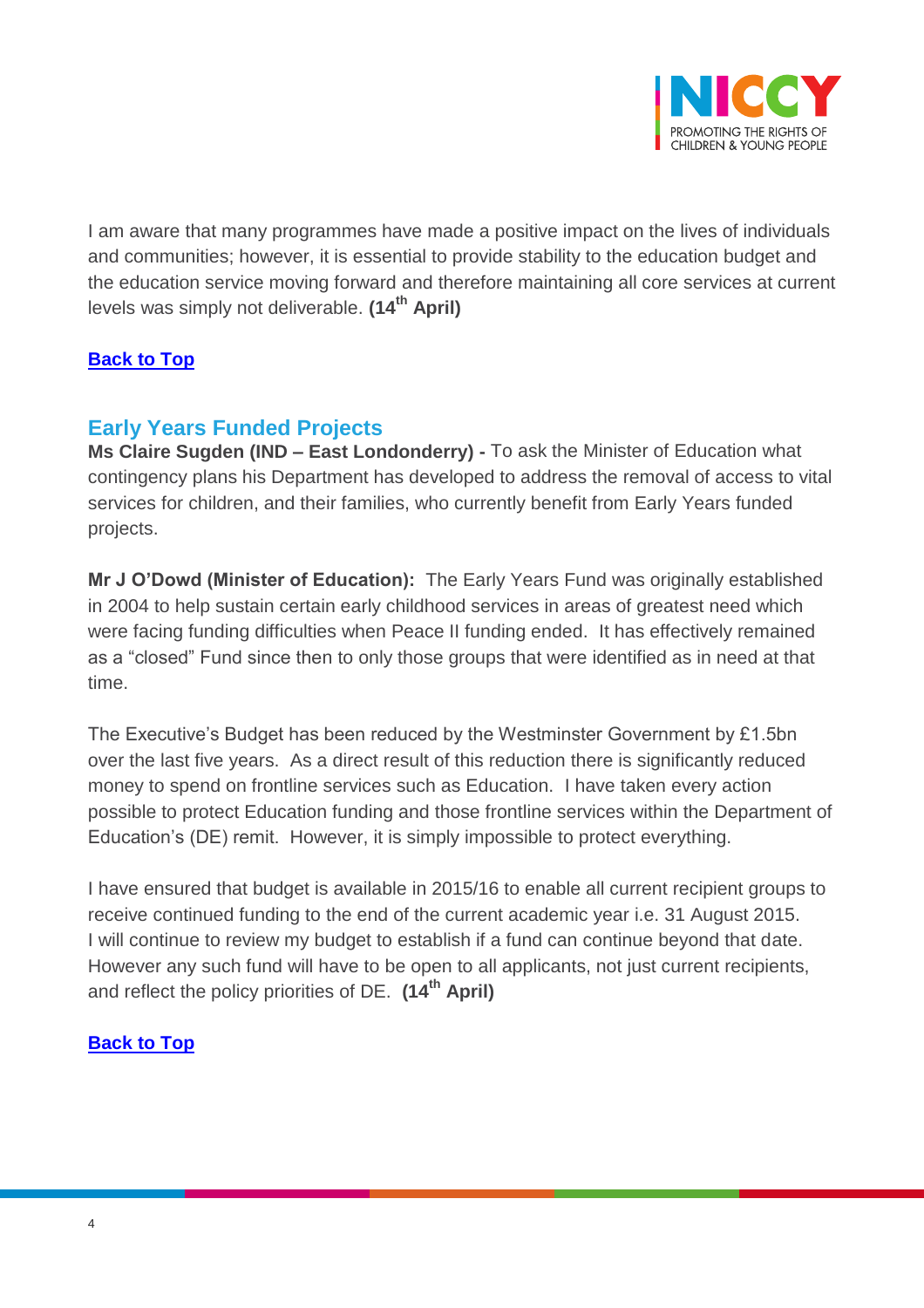

## **Education Authority Board**

**Miss Michelle McIlveen (DUP – Strangford) -** To ask the Minister of Education when the first formal meeting of the Education Authority Board will take place. **[Priority Written]**

**Mr J O'Dowd (Minister of Education):** The first formal meeting of the Education Authority will take place on Thursday 30 April 2015. **(15th April)**

## **[Back to Top](#page-0-0)**

## <span id="page-4-0"></span>**Hydrotherapy Pool at Roddensvale School**

**Mr Oliver McMullan (Sinn Féin – East Antrim) -** To ask the Minister of Education whether the hydrotherapy pool at Roddensvale School in Larne will go ahead as planned in the current financial year. **[Priority Written]**

**Mr J O'Dowd (Minister of Education):** The Executive's budget has been reduced by the Westminster Government by £1.5bn over the last five years. As a direct result of this reduction there is significantly reduced money to spend on frontline services such as Education. I have taken every action possible to protect Education funding and those frontline services within the Department of Education's remit. However, it is simply impossible to protect everything so difficult decisions will have to be made about prioritising schemes for capital investment.

Roddensvale School is a controlled special school and as such the Education Authority (EA) has responsibility for it. It is therefore for the EA to consider what schemes will be funded this year from within its capital allocation. Priority will have to be given to inescapable statutory requirements, such as health and safety and obligations under the Disability Discrimination Act; as well as to contractually committed works. I understand that the EA is considering the prioritisation of schemes within the available capital budget. Both I and the EA remain committed to this scheme but the timing of delivery is dependent upon the available budget. **(15th April)**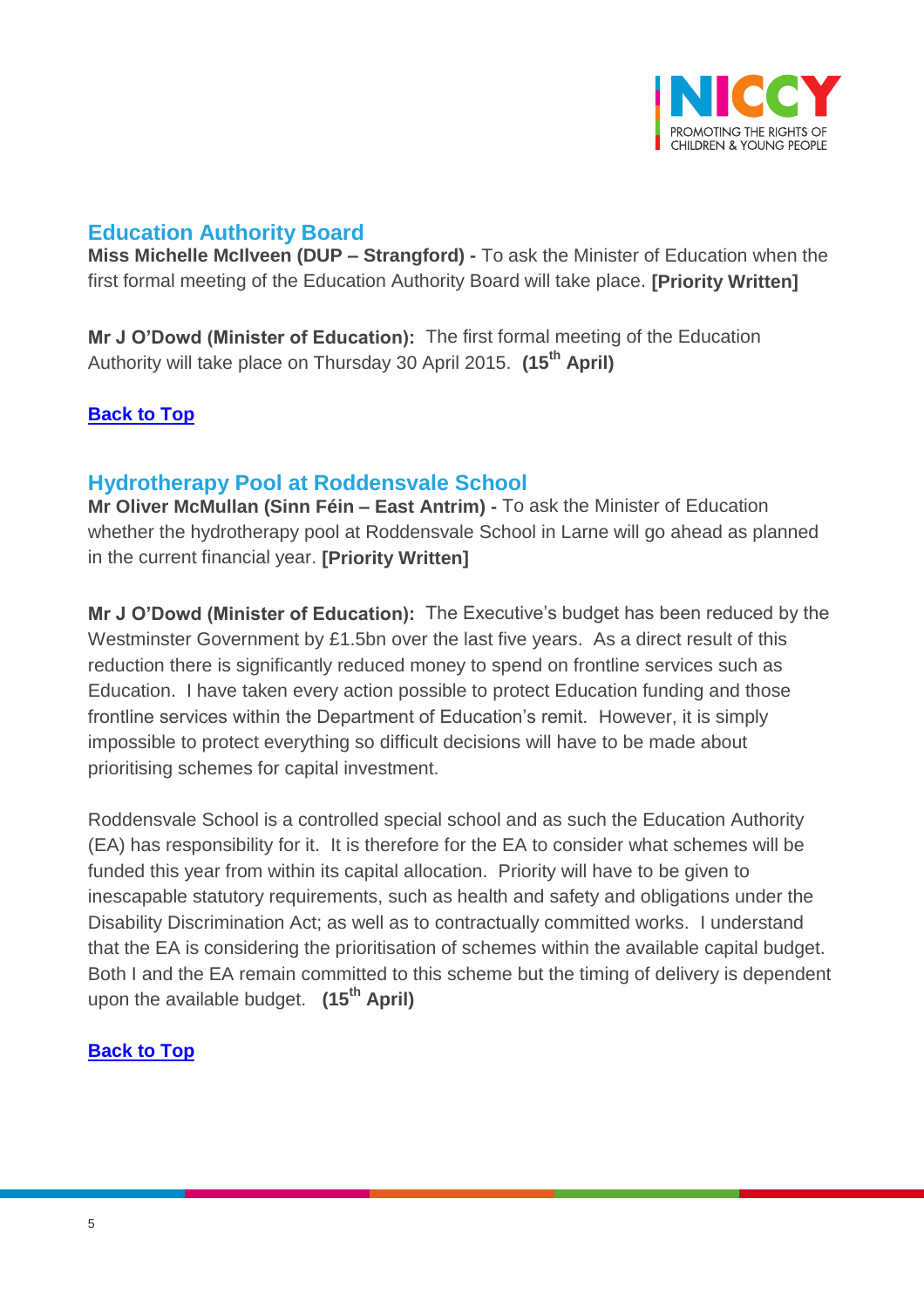

## <span id="page-5-0"></span>**Special Educational Needs**

**Mr Chris Hazzard (Sinn Féin – South Down) -** To ask the Minister of Education to detail the number of children attending an Irish-medium school who have a statement of Special Educational Needs, broken down by (a) naíscoil; (b) bunscoil; and (iii) meánscoil level.

**Mr J O'Dowd (Minister of Education):** The table below shows the number of pupils that have a statement of special educational needs in Irish medium schools (note that this does not include Irish medium units in English medium schools). The total number of pupils has also been supplied for the purposes of providing context.

### **Pupils in Irish medium schools1 that have a statement of special educational needs2, 2014/15**

|                             | <b>Number of statemented pupils</b> | <b>Total number of pupils</b> |
|-----------------------------|-------------------------------------|-------------------------------|
| Pre-school3                 | $\ast$                              | 855                           |
| Primary schools (years 1-7) | 53                                  | 2,738                         |
| <b>Post-primary schools</b> | 21                                  | 581                           |

Source: NI school census

#### **Notes:**

- Figures do not include pupils in Irish medium units in English medium schools
- Figures include pupils at stage 5 on the Special Educational Needs Code of Practice.
- Pre-school figures include pupils in Irish medium voluntary and private preschool centres, and nursery units in Irish medium primary schools.

\* denotes fewer than 5 pupils suppressed due to potential identification of individual pupils. **(17th April)**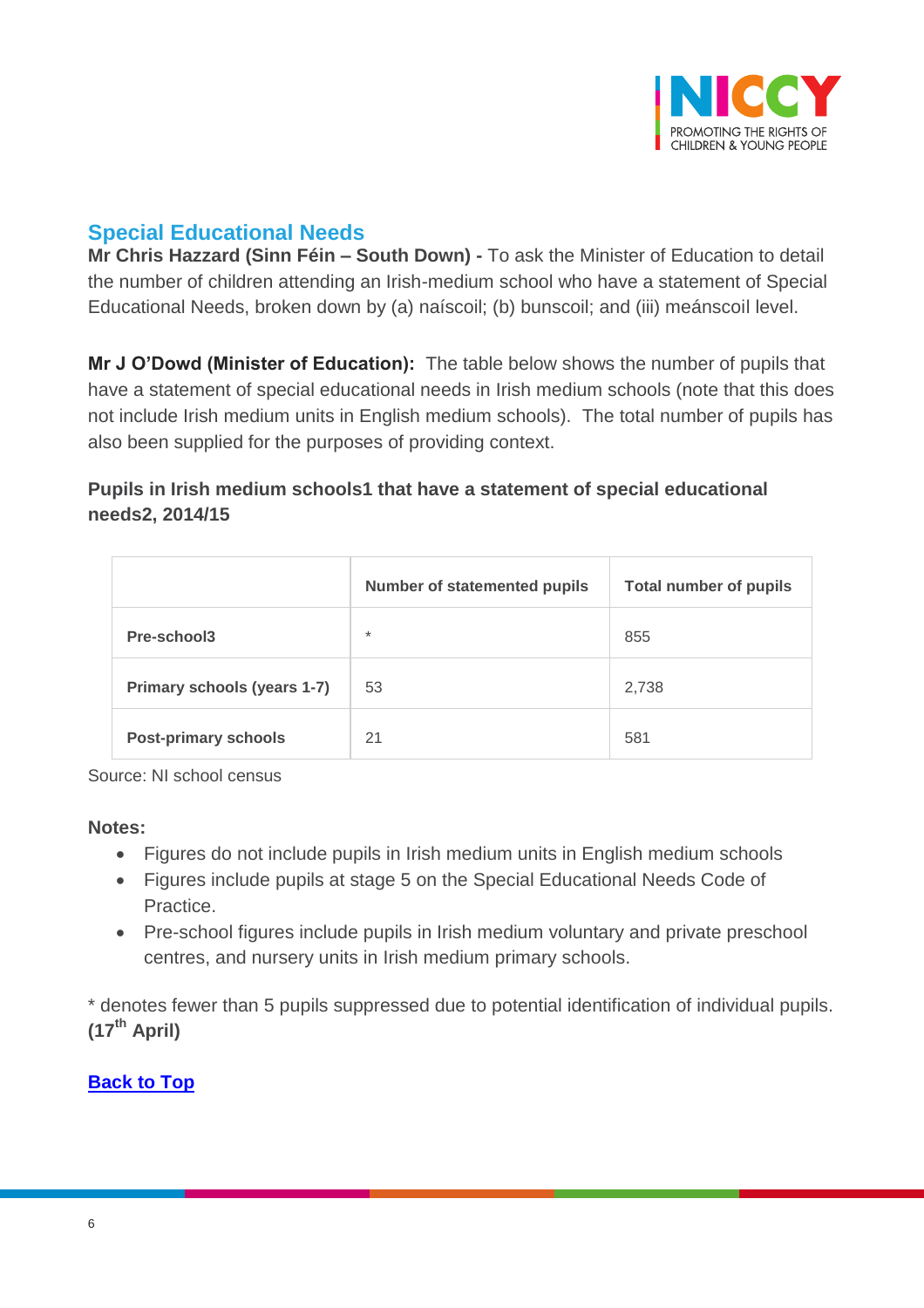

## <span id="page-6-0"></span>**Promoting Integration of Education**

**Mr Stewart Dickson (APNI – East Antrim) -** To ask the Minister of Education to outline the measures put in place by his Department to promote the integration of education.

**Mr J O'Dowd (Minister of Education):** My Department funds NICIE to promote integrated education. Funding of £632,000 is being provided to NICIE in the 2015/16 financial year.

In addition, I am committed to ensuring my Department's statutory duty to encourage and facilitate integrated education continues to be discharged fully, positively and proactively. I am also currently considering the need for and scope of a future review of integrated education. **(17th April)**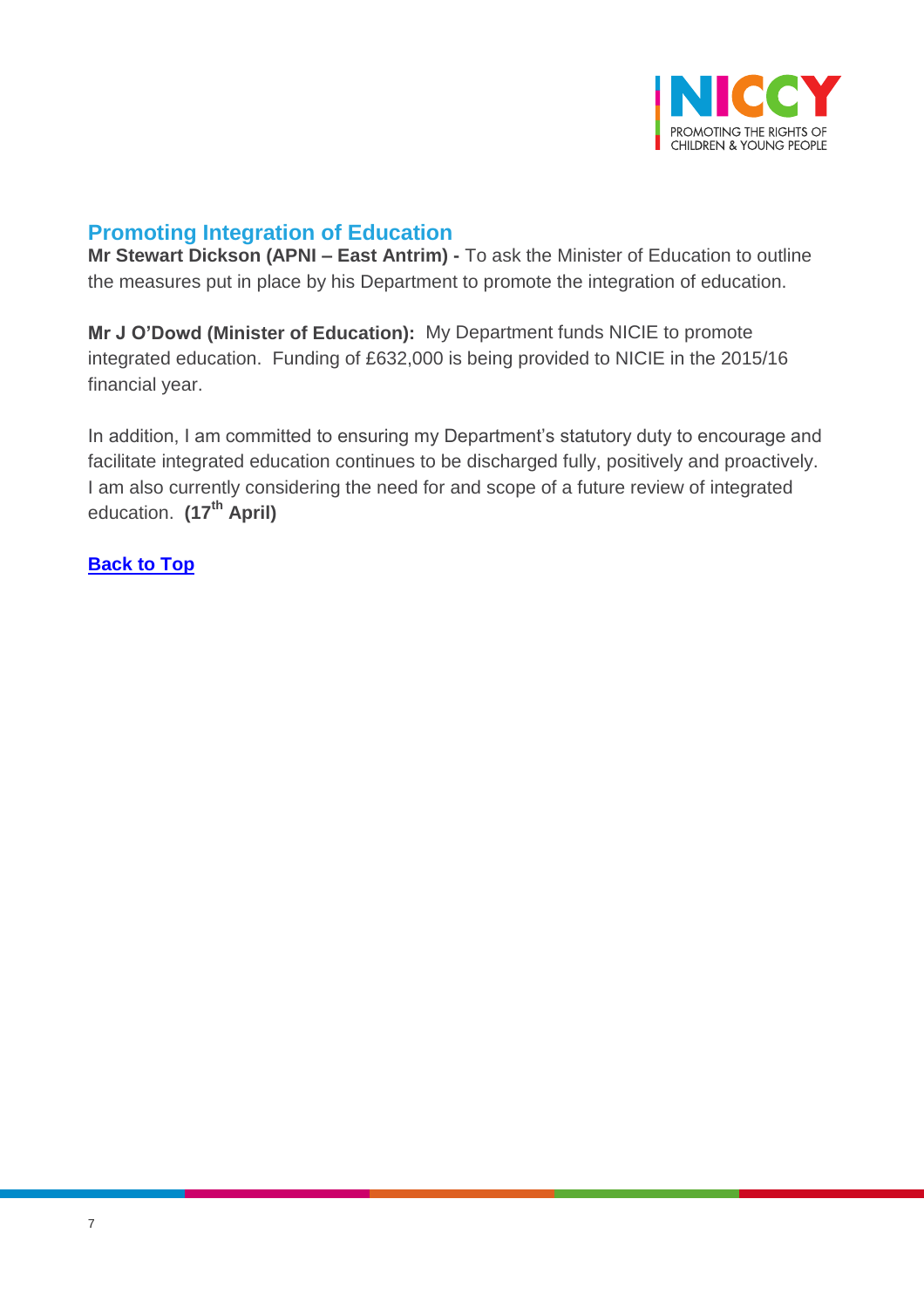

# **Department for Employment and Learning**

## <span id="page-7-0"></span>**Youth Training Systems**

**Mr Alban Maginness (SDLP – North Belfast) -** To ask the Minister for Employment and Learning what actions he, and his Department, have taken to engage with training providers, community and voluntary organisations and Health and Social Care Trusts to ensure proper preparation, recognition and reward for best practice in youth training systems.

**Mr J O'Dowd (Minister of Education):** My department recently completed a 12 week public consultation on the review of youth training interim report. As part of this consultation process consultation documents, and invites to two roadshows, were issued to over 4,500 stakeholders including training providers, community and voluntary organisations and Health and Social Care Trusts.

In addition, the review's expert panel, set up to advise upon the review, included representatives from training providers, voluntary and community voluntary organisations and from the Belfast Health and Social Care Trust within its membership.

My department is also leading on the development of a United Youth Programme, and has been engaging with a range of organisations, including training providers and community and voluntary organisations, via a co-design process, to develop pilot projects. The Design Team that was set up to provide advice on programme development includes representation from the community and voluntary sector and the Public Health Agency. **(14th April)**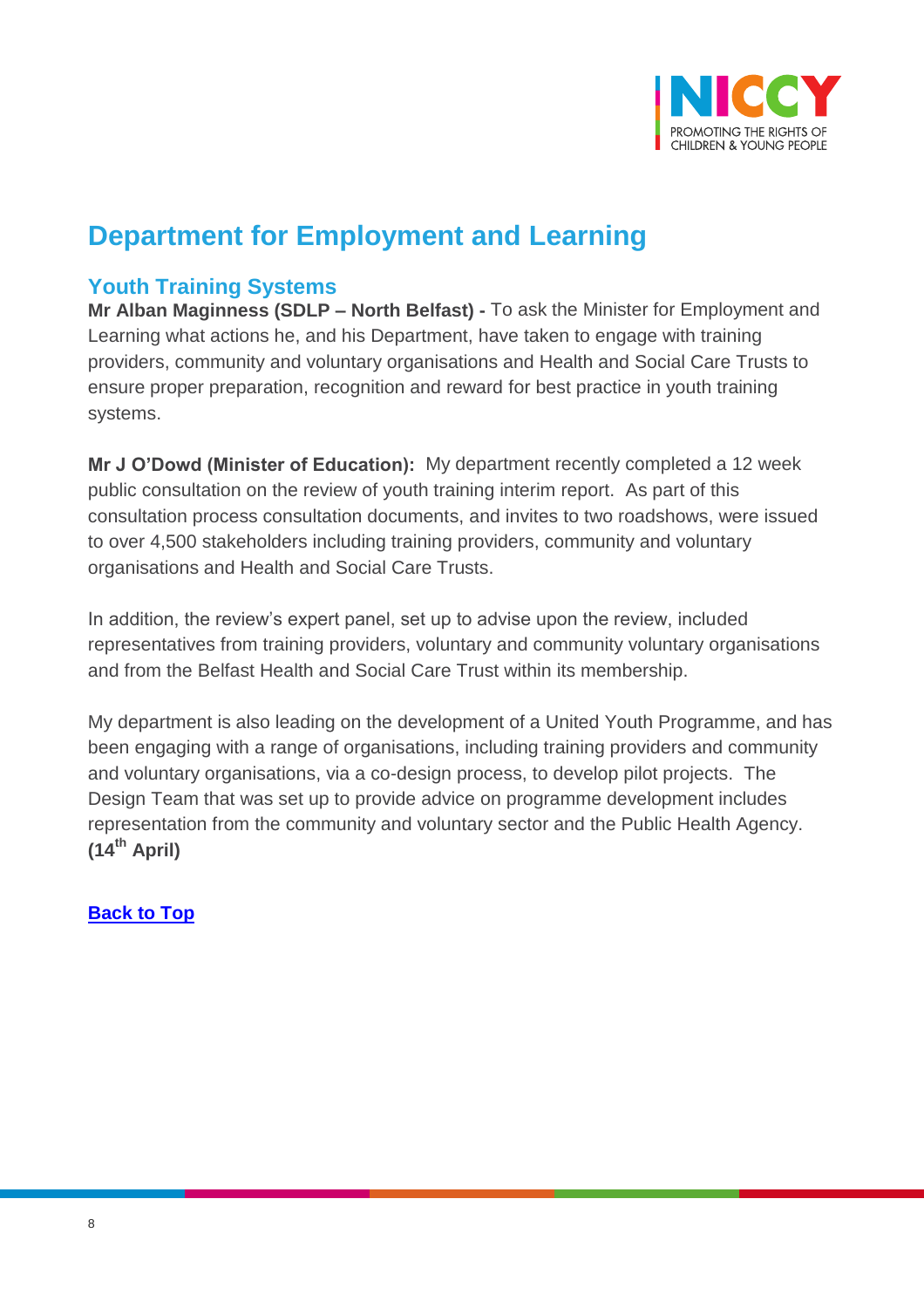

# **Department of Enterprise, Trade and Investment**

### <span id="page-8-0"></span>**Welfare Reform**

**Mr John McCallister (IND – South Down) -** To ask the Minister of Enterprise, Trade and Investment what impact the current deadlock on Welfare Reform is having on inward investment to Northern Ireland.

**Mrs A Foster (Minister of Enterprise, Trade and Investment):** The Stormont House Agreement had an expectation that progress on a Welfare Bill in Northern Ireland would occur in parallel to the progression of the Corporation Tax Devolution Bill in Westminster. I hope that all parties will deliver on the agreement reached in the Stormont House Agreement. **(14th April)**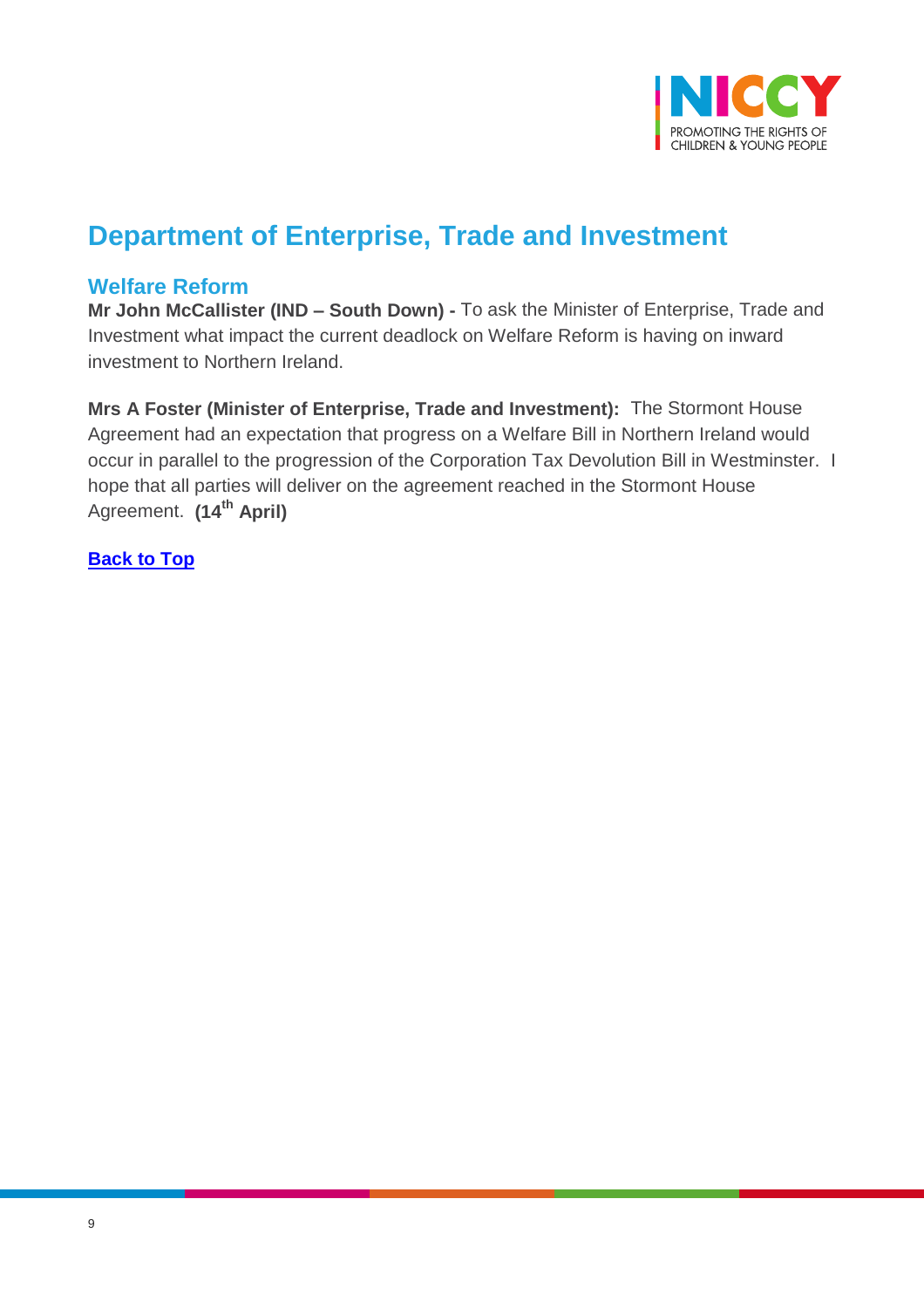

# **Department of Health**

### <span id="page-9-0"></span>**Policy Reviews**

**Mr Kieran McCarthy (APNI – Strangford) -** To ask the Minister of Health, Social Services and Public Safety to detail all ongoing policy reviews within his Department, including the (a) commencement date; and (b) the expected inalization date for the reviews.

**Mr J Wells (Minister of Health, Social Services and Public Safety):** The following policy reviews are currently ongoing within my Department:

| <b>DHSSPS REVIEW</b>                                               | <b>Commencement</b><br><b>Date</b> | <b>Expected</b><br><b>Finalisation Date</b> |
|--------------------------------------------------------------------|------------------------------------|---------------------------------------------|
| Safeguarding Children and Young<br>People                          | April 2014                         | <b>Early 2016</b>                           |
| <b>Adult Safeguarding</b>                                          | March 2009                         | Summer 2015                                 |
| <b>Imaging Services</b>                                            | August 2013                        | Late 2015                                   |
| Sir Liam Donaldson Report - Review<br>of Governance across the HSC | August 2014                        | Summer 2015                                 |
| Children's Palliative & End Life Care                              | September 2012                     | Summer 2015                                 |
| <b>Paediatric Review</b>                                           | September 2012                     | Summer 2015                                 |
| Evaluation of the Individual Funding<br>Request                    | September 2014                     | May 2015                                    |
| <b>Consultant Led Hospital Dental</b><br><b>Services</b>           | <b>July 2011</b>                   | Summer 2015                                 |
| <b>Adult Care and Support</b>                                      | September 2012                     | Autumn 2020                                 |
| <b>Continuing Healthcare</b>                                       | October 2014                       | September 2015                              |